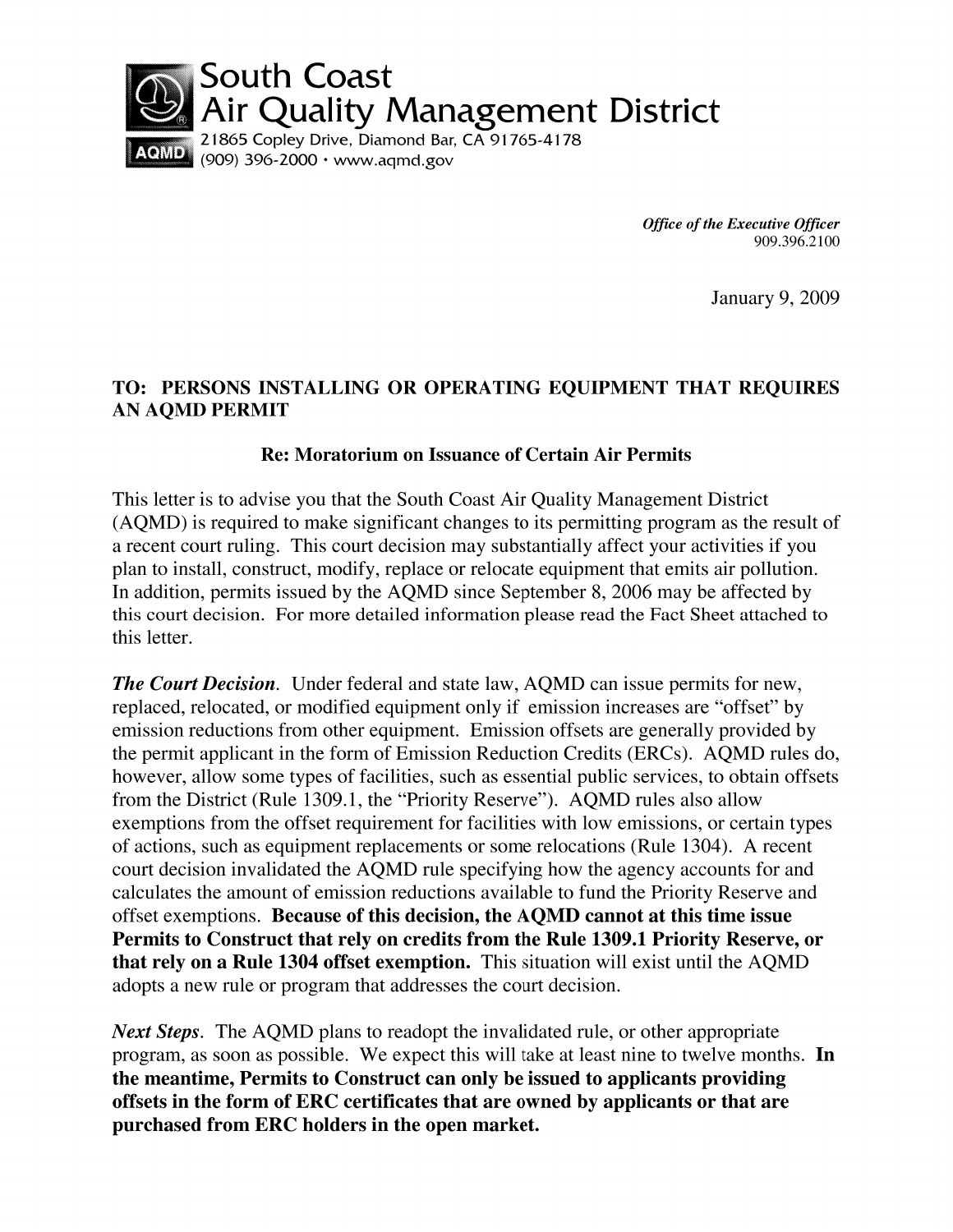The AQMD will continue to accept permit applications and will continue to process and issue permits for applicants that provide ERC certificates. To the extent, however, that a permit applicant relies on credits from the Rule 1309.1 Priority Reserve, or on a Rule 1304 exemption, the AQMD cannot issue a Permit to Construct at this time.

Please be advised that any construction, installation, or operation of new, replaced, relocated, or modified equipment without first having obtained a Permit to Construct from AQMD is a violation of AQMD Rule 201 and is subject to a notice of violation and associated penalties and shutdown orders.

We recognize that this situation could create substantial hardships for many facilities. My staff and I will do our utmost to minimize these hardships until this difficult situation is fully resolved. If you have any questions, please do not hesitate to contact Mohsen Nazemi, the agency's Deputy Executive Officer for Engineering and Compliance. He can be reached at 909-396-3447 or permitmoratorium@agmd.gov.

Sincerely,

Barry R. Wallerstein, D.Env. **Executive Officer** 

BRW:KRW:MN:vmr Attachment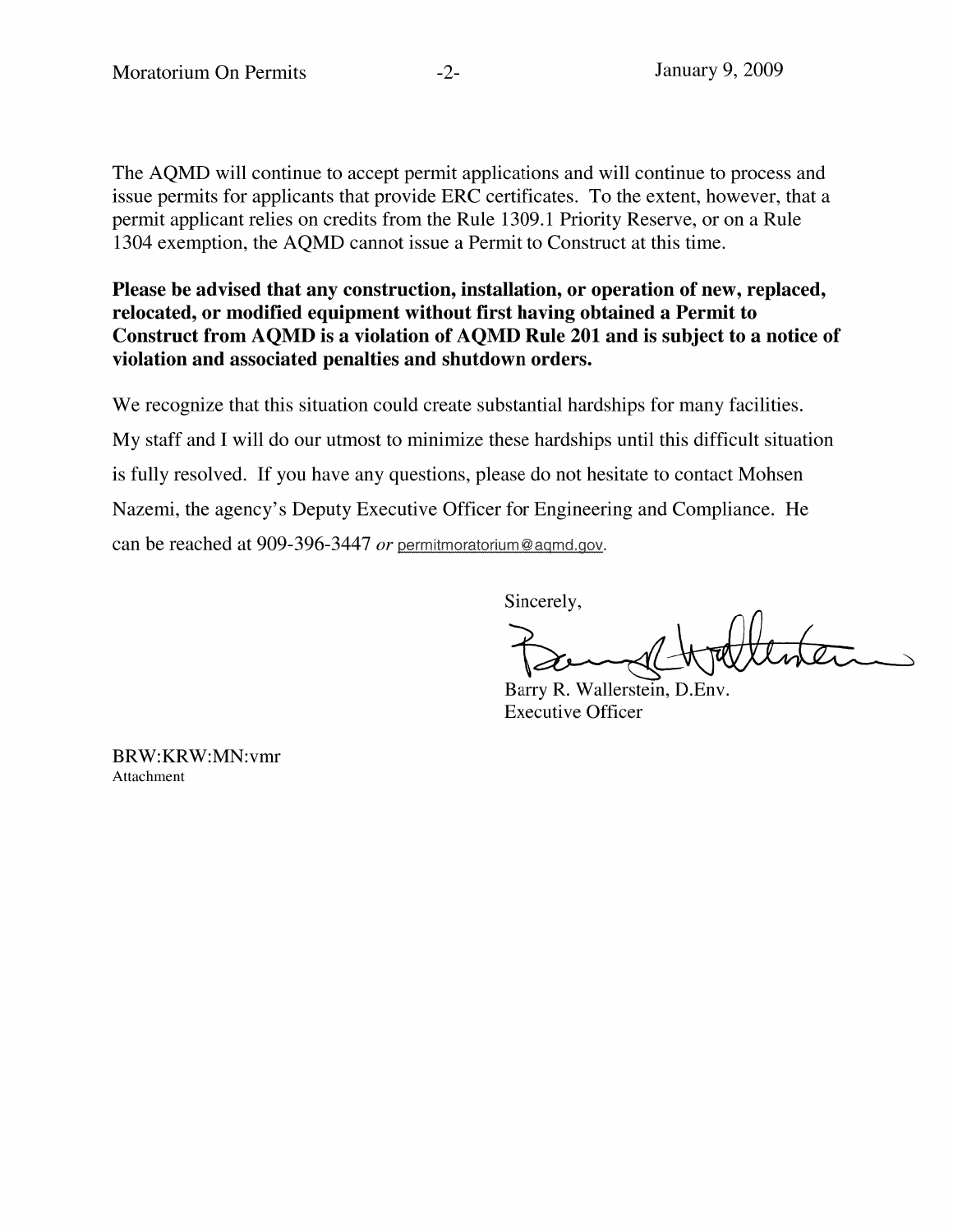# **AQMD's Permit Moratorium Fact Sheet**

January 9, 2009

# Q: *Why is there a moratorium on the South Coast Air Quality Management District (AQMD) issuing hundreds of permits?*

A: As the result of a recent court ruling, AQMD is suspending operation of its internal bank of emission reduction credits (ERCs), also known as offset credits. Operation of the internal bank is needed for the AQMD to provide credits to permit applicants from the Rule 1309.1 Priority Reserve, and for AQMD to allow permit applicants exemptions from offset requirements specified in Rule 1304. No offset credits will be provided from the AQMD's internal bank at this time. Accordingly, AQMD will only be able to issue permits to sources that have provided their own offsets in the form of Emission Reduction Credit (ERC) certificates.

#### Q: *Who is affected by this action?*

A: All permit applicants intending to obtain credits for essential public services such as hospitals, schools, police stations, landfills or sewage treatment plants through AQMD Rule 1309.1 (Priority Reserve). Any facilities, regardless of size, intending to rely on any of the offset exemptions in AQMD Rule 1304 (Exemptions) are also affected. Examples are auto body shops, service stations, printers, local government and other medium and large businesses. Offset exemptions in Rule 1304 include sources with facility emissions less than four tons per year of any air pollutant, equipment replacements, facility and equipment relocations, facility modifications, and projects seeking to achieve regulatory compliance.

#### Q: *Are previously issued permits affected?*

A: Yes, thousands of previously issued permits are affected. The recent court ruling revoked AQMD Rule 1315 and required the agency to discontinue the use of offset credits issued from the AQMD internal bank for permits issued at least since Aug. 3, 2007. Certain aspects of the court ruling may suggest that the use of credits issued on or after Sept. 8, 2006 has been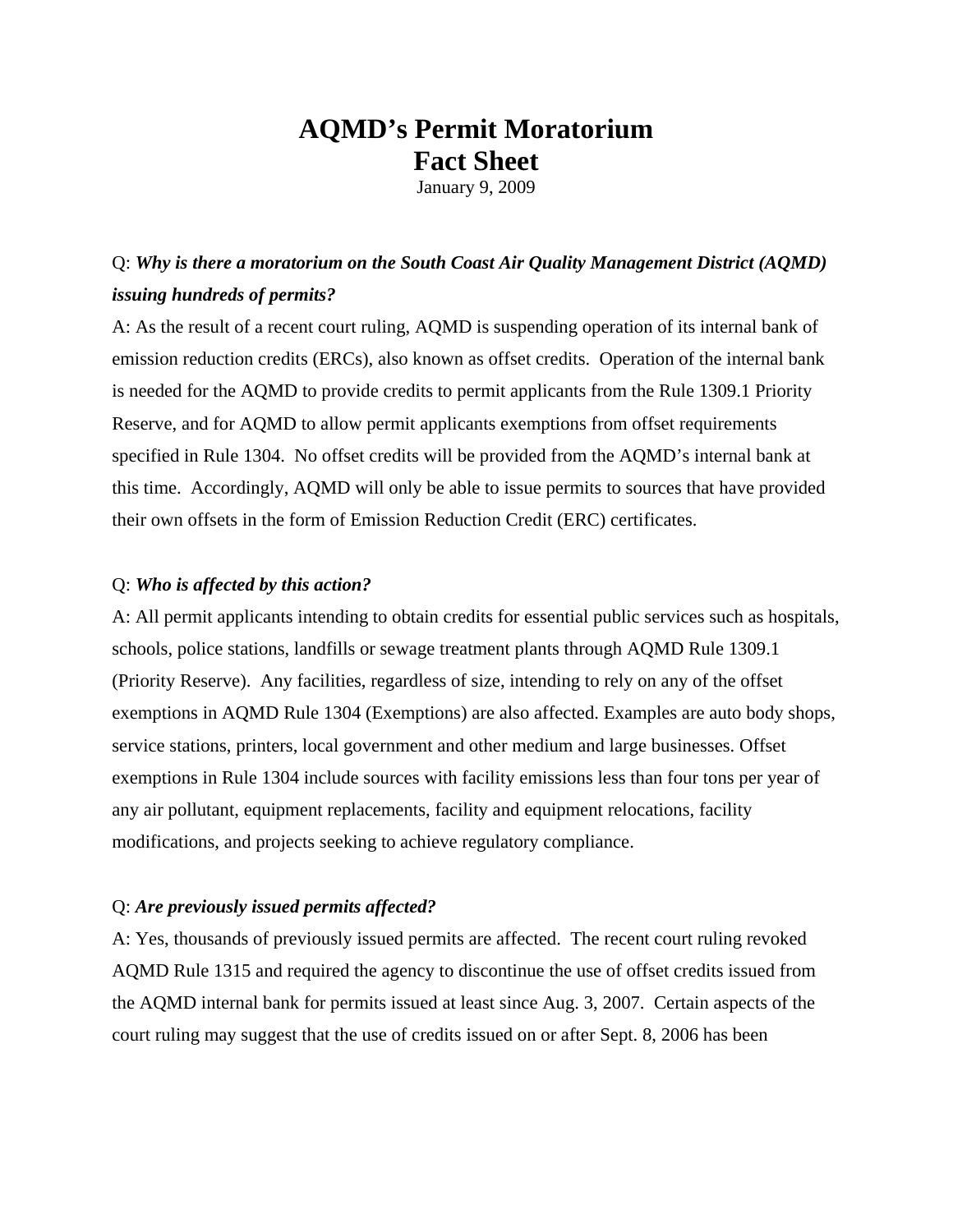invalidated as well. AQMD, however, has appealed the court ruling, which will stay the court's action to the extent that it would have required AQMD to cancel credits and revoke permits already issued since at least August 3, 2007.

For this reason, until an appeal is concluded in AQMD's favor, or Rule 1315 or an equivalent replacement has been readopted and any litigation over the readopted rule has been concluded in AQMD's favor—none of which can be guaranteed – **AQMD cannot ensure the long-term validity of permits issued on or after August 3, 2007, or possibly on or after September 8, 2006.**

#### Q: *What has caused this action?*

A: This action results from a ruling by Los Angeles Superior Court Judge Ann I. Jones in a lawsuit (Case No. BS 110792) brought on August 31, 2007 against AQMD by the Natural Resources Defense Council, Communities for a Better Environment, Coalition for a Safe Environment, and California Communities Against Toxics. The lawsuit challenged the adoption of AQMD Rule 1315 (Federal New Source Review Tracking System) used for tracking the agency's internal credit bank and amendments to Rule 1309.1 (Priority Reserve), which also allowed power plants to access credits in the AQMD's internal credit bank. In her final ruling on Nov. 3, 2008, Judge Jones invalidated the rules and prohibited the agency from taking any action to implement Rule 1315 or the amendments to Rule 1309.1 until it has prepared a new environmental assessment under the California Environmental Quality Act (CEQA).

#### Q: *What has the AQMD done to address this situation?*

A: AQMD appealed Judge Jones' decision on Nov. 25, 2008. Although this appeal does not allow AQMD to issue any new permits, it puts a stay on canceling thousands of previously issued permits. In addition, AQMD intends to readopt a credit tracking rule or other appropriate program to replace Rule 1315. If the rule or program is adopted, credits will again be available for essential public services, innovative technology and research operations under Rule 1309.1 and for exempt sources under Rule 1304.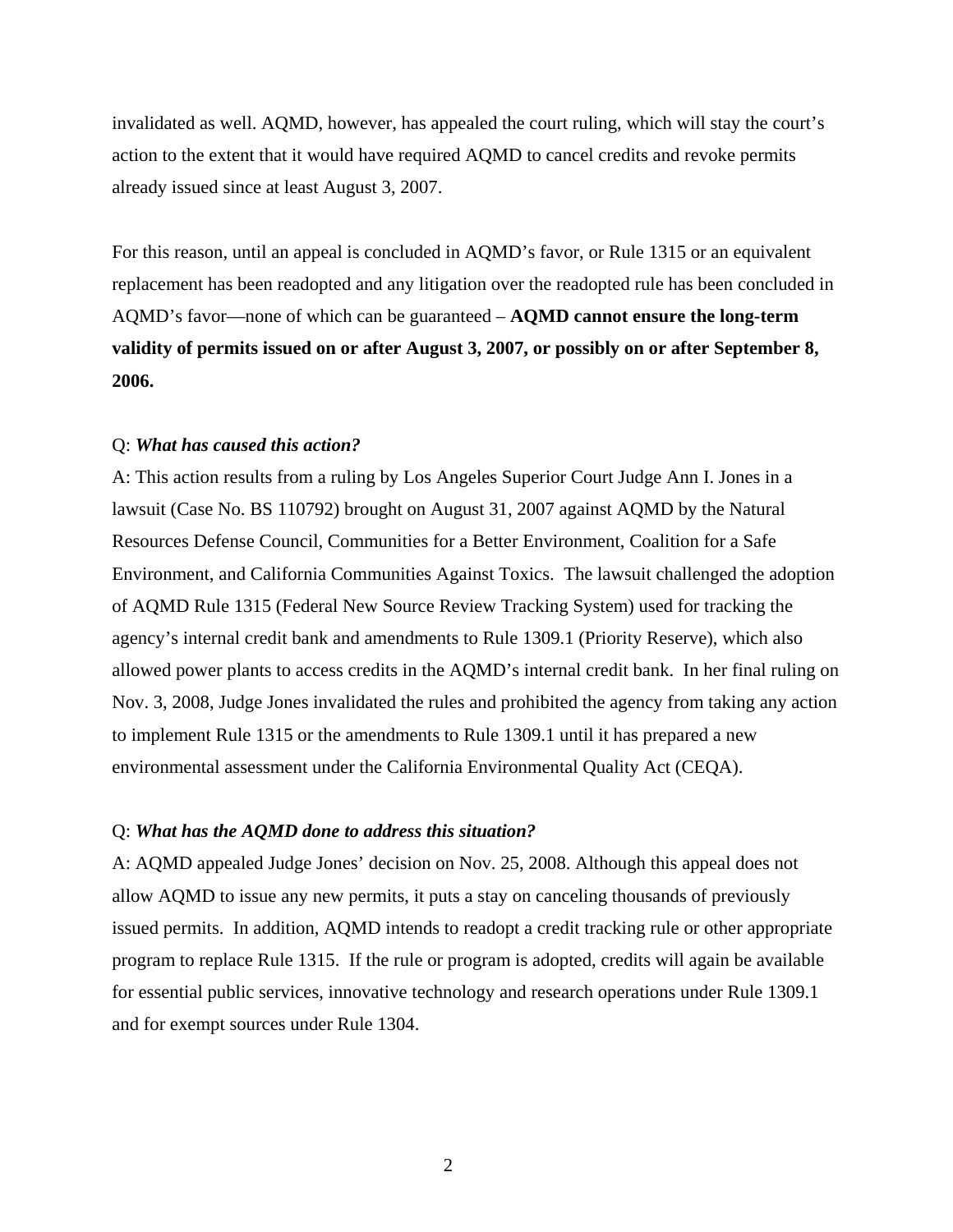#### Q: *How long will readoption of Rule 1315 take***?**

A: At least nine to 12 months and possibly longer.

#### Q: *Does AQMD intend to readopt the power-plant amendments to Rule 1309.1?*

A: The AQMD Governing Board has decided **not** to readopt the amendments to Rule 1309.1 allowing power plants to access credits from the Priority Reserve.

#### Q: *Can I purchase ERCs on the open market?*

A: Possibly, although they are scarce and in some cases very expensive, especially for  $PM_{10}$ (particulate matter). The table below illustrates examples of estimated costs\* of obtaining ERCs for typical equipment or operations:

| <b>Type of Facility</b>                                                 | <b>Estimated Cost of</b><br>$ERCs*$ |
|-------------------------------------------------------------------------|-------------------------------------|
| Landfill (landfill gas/ renewable energy project<br>with five turbines) | \$140 million                       |
| Sewage treatment plant (expansion with new<br>digester and flare)       | \$3 million                         |
| Food manufacturer (tortilla chip fryer and oven)                        | \$2 million                         |
| Hospital (boiler)                                                       | \$2 million                         |
| Auto body shop (spray booth)                                            | \$500,000                           |
| Printer (printing press)                                                | \$390,000                           |
| Gas station                                                             | \$255,000                           |
| Police station (emergency back-up generator)                            | \$110,000                           |

*\* Based on average market price of ERCs in 2008. Individual ERC purchase prices may vary on a case-by-case basis.* 

#### Q: *Are there permitting actions not subject to the moratorium?*

A: Yes. The moratorium applies to permitting actions involving the AQMD's internal bank.

The following permitting actions that do not involve AQMD's internal bank are not affected:

- Permits for new, modified, replaced or relocated equipment where:
	- o Applicants provide their own ERCs;